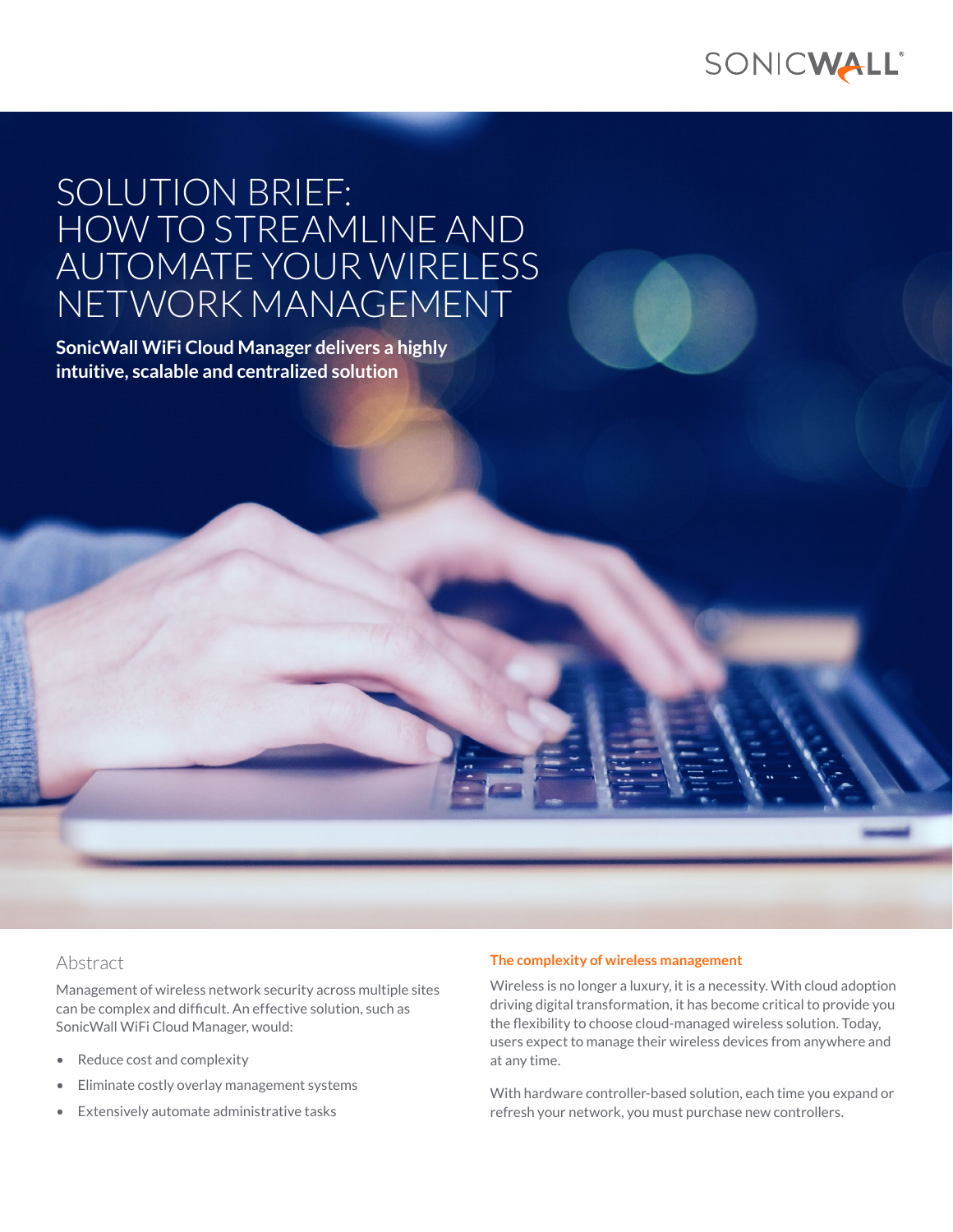Additionally, to manage multiple controllers, administrators need to add multiple management software layers on top of their solution to centrally manage their network. This adds to the complexity of setup and ongoing management.

Managing and rolling out wireless solutions can be difficult for distributed enterprises spanning multiple regions, as multiple hardware needs to be shipped and set up. Centralized visibility and control of the entire network from multiple dashboards adds to this challenge.

## **Best practices**

Ideally, an effective cloud management solution should reduce complexity and cost. At the same time, it should provide ubiquitous access from anywhere with internet connectivity. This management model negates the need for hardware controllers, which can save your organization both time and money.

Management should be conducted from a single pane of glass. With simplified management, data can be richer and more easily accessible. This makes it easier to troubleshoot and maintain the network.

It must also be highly scalable and suitable for organizations of any size. Deployment should be automated to ease onboarding across multiple sites. Scalability, advanced security, flexibility to instantly downsize/ expand, plus robust and automatic feature updates are becoming essential for organizations of any size.

## **Solution: SonicWall WiFi Cloud Manager**

SonicWall WiFi Cloud Manager is an intuitive, scalable, centralized Wi-Fi network management system suitable for networks of any size. The cloud-based

Suitable for organizations WiFi Cloud Manager is a highly intuitive, scalable and centralized wireless network management system capable of delivering rich features and simplified from a single pane of glass.

infrastructure is designed to be userfriendly and resilient while simplifying access, control and troubleshooting capabilities. WiFi Cloud Manager can be deployed across multiple regions. It is accessible from anywhere with an Internet connection. Centralized visibility and control over SonicWall's wired and wireless networking hardware reduces the need for complex and costly overlay management systems.

This highly affordable solution reduces hardware and management costs. The easy-to-navigate interface eliminates costly training. The ZeroTouch Deployment feature automates onboarding, so that your network is up in minutes. It offers simple provisioning and deployment via device on-boarding. The SonicWave access points handle all aspects of authentication and association.

Seamless integration with the SonicWall Capture Security Center (CSC) provides a unified visibility, access and control across the entire network via a single dashboard. Extremely scalable and flexible, WiFi Cloud Manager lets you easily manage wireless deployments from small single site location to large networks with multiple tenants, locations, and zones, providing support for tens of thousands of SonicWave APs. Customizable inheritance policy lets you inherit, customize, and sync network hierarchy policies with the network hierarchy/policy engine. Inherit the parent location policy or zone policy configurations instead of manually configuring them. The solution offers configurable network monitoring and reporting options as well.

WiFi Cloud Manager offers continuous network diagnostics with built-in multifactored health/diagnostics key index, as well as continuous feature updates via the cloud. High availability and advanced security features delivers continuous cloud support, two-factor authentication, and packet encryption.

**Learn more** about SonicWall WiFi Cloud Manager at [sonicwall.com/WiFiCloudManager](https://www.sonicwall.com/WiFiCloudManager)